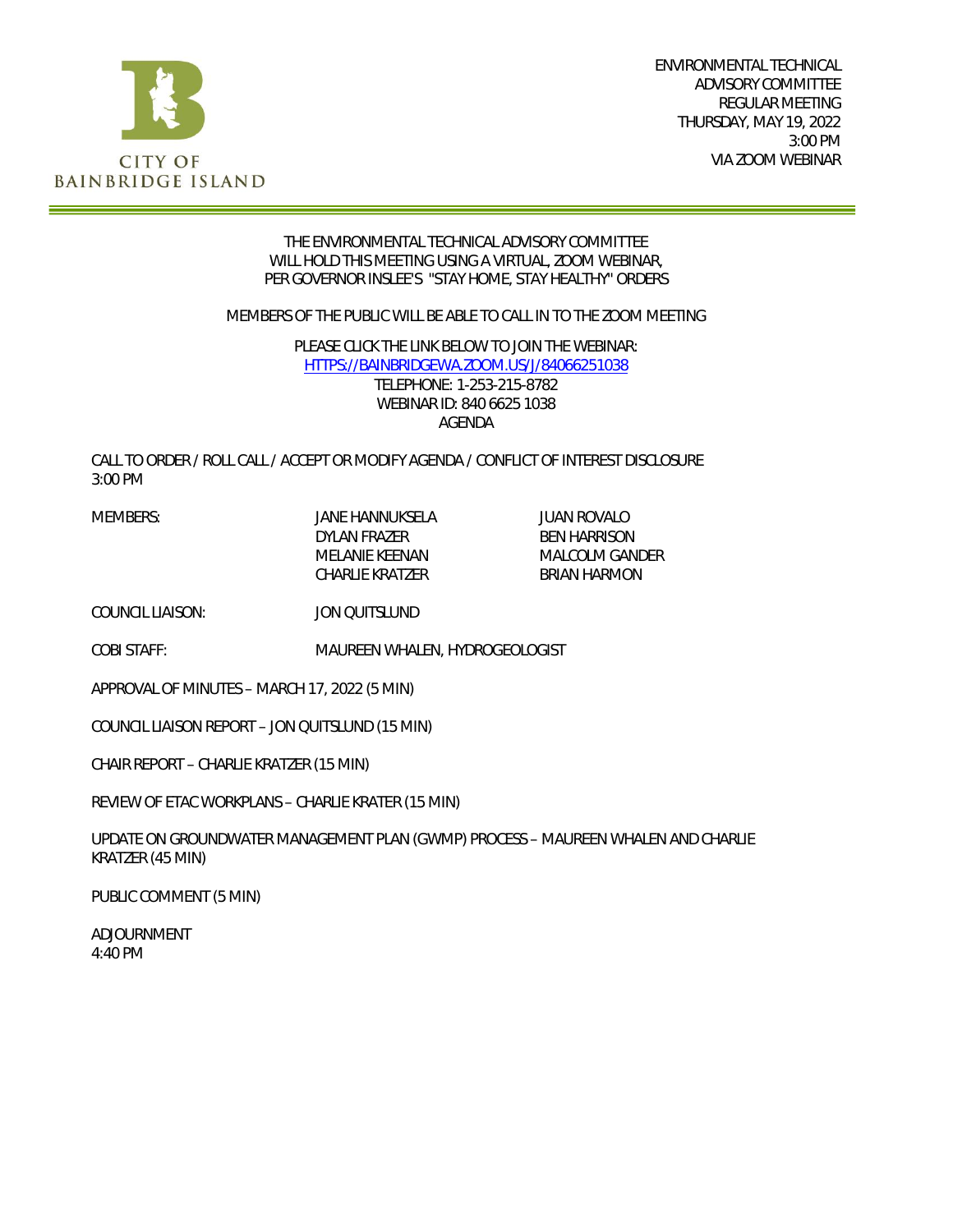# Meeting Minutes

# City of Bainbridge Island Environmental Technical Advisory Committee March 17, 2022 Location: Zoom

### **Members Present:**

Charlie Kratzer, Melanie Keenan, Malcolm Gander, Juan Rovalo, Ben Harrison, and Brian Harmon

### **Members Absent:**

Dylan Fraser and Jane Hannuksela

Meeting began at 3:04 pm

Minutes from February 17, 2022 meeting approved by 6-0 vote.

### Council Liaison Report (Jon Quitslund)

Council discussions on the following topics of interest to ETAC since last ETAC meeting:

- Winslow sewer system upgrade
- City Manager to do evaluation of solid waste management
- Biodigester
- Growth management discussions; continue with current 1 %/year as target
- Eco NW contracted to do long-range housing plan
- Restarting the Shoreline Master Plan process
- Comp Plan to be completed by the end of 2024

#### Chair Report (Charlie Kratzer)

 Attended two meetings since last ETAC meeting – (1) GWMP kickoff meeting on March  $2<sup>nd</sup>$ , and (2) GWMP working group meeting on March 14<sup>th</sup>

#### Update on GWMP process (Maureen Whalen)

- $\bullet$  Discussion of questions during the March 2<sup>nd</sup> GWMP kickoff meeting attended by 31 residents, as to what is or is not a part of the GWMP process
- Grouping stakeholders into three primary groups (1) water providers, (2) water users, and (3) agencies and tribes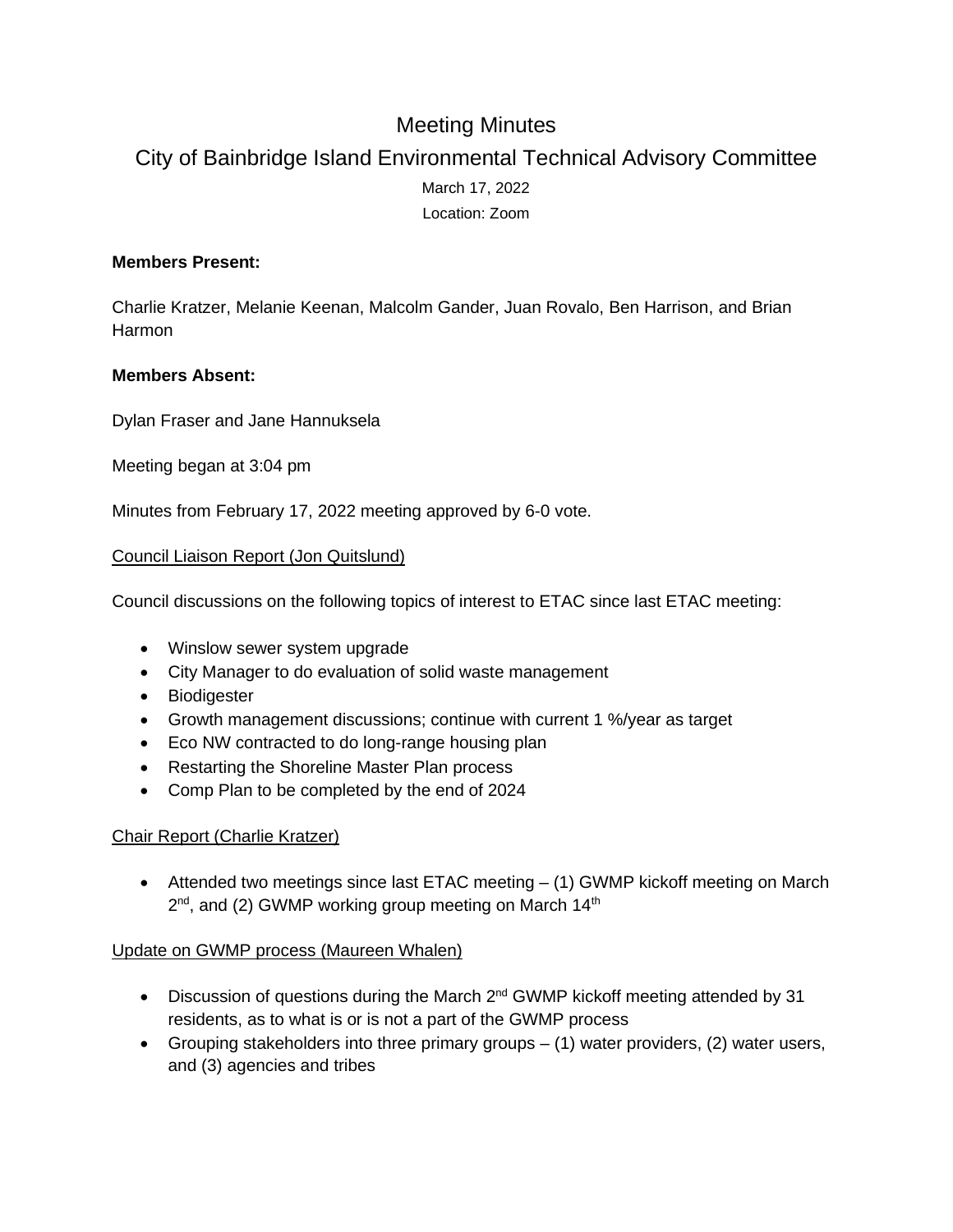Ben suggested that the Map Your Neighborhood captains can be a valuable resource for input on private wells

Meeting adjourned at 4:30 p.m.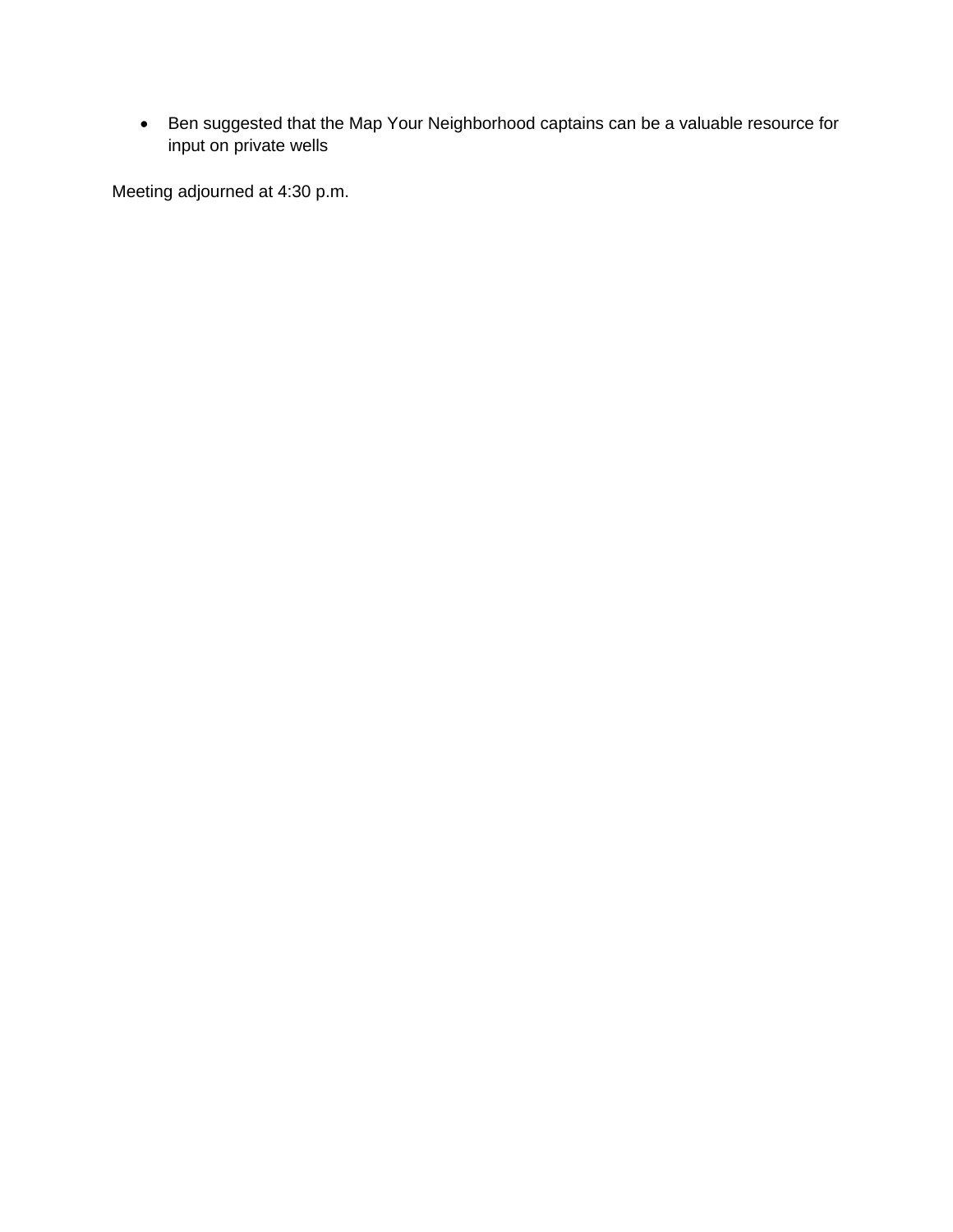## **MEMORANDUM**

**TO:** COBI City Council

**FROM:** Environmental Technical Advisory Committee (ETAC)

**DATE:** February 25, 2019

**SUBJECT:** Report on ETAC's 2018 Activities and 2019 Work Plan

### **2018 Activities**

- 1. Proposal for development of a Groundwater Management Plan (GWMP) for Bainbridge Island
	- Development of a GWMP was in the 2016 Comp Plan High Priority Water Resources Action #2 states: "Adopt an island-wide Groundwater Management Plan. Take actions necessary – capital improvements, code changes, etc. – to capture, clean and re-infiltrate as much stormwater as reasonably possible."
	- ETAC began working on a background document in support of a GWMP in late 2017
	- After many iterations, ETAC submitted a 32-page document to the Council on 11/1/18
	- ETAC members presented the proposal to the Council at 11/6/18 meeting and answered questions
	- ETAC submitted a letter to the Council on 11/19/18 in support of a GWMP and retention of the COBI Water Resources Specialist position, along with a proposed budget for the GWMP
	- The Council approved of an ETAC proposal to develop a Groundwater Fact Sheet for Bainbridge Island at their 12/11/18 meeting
- 2. Review of Habitat Management Plans (HMPs)
	- ETAC has been asked to review HMPs occasionally in the past by COBI planners. The role of the ETAC reviews was never very clear in the past and ETAC requested more clarification on the review role in an email to COBI on 11/9/18. In response, COBI agreed to provide more lead time for ETAC to make a review and promised more follow-up after the review process. To facilitate their review process, ETAC set up a sub-group of 4 members to work on these reviews and include the COBI planner in their discussions.
	- Robbins HMP ETAC was initially asked to review in October 2017. The project was changed and a new HMP was referred to ETAC in September 2018; ETAC had some questions and requested follow-up but there has been no response since.
	- Satoris HMP ETAC was initially asked to review in August 2018, but there was no follow-up and a coordinated review did not happen.
	- Marks and Maione HMP ETAC subgroup worked with the COBI planner and a coordinated review was submitted by ETAC on 11/15/18.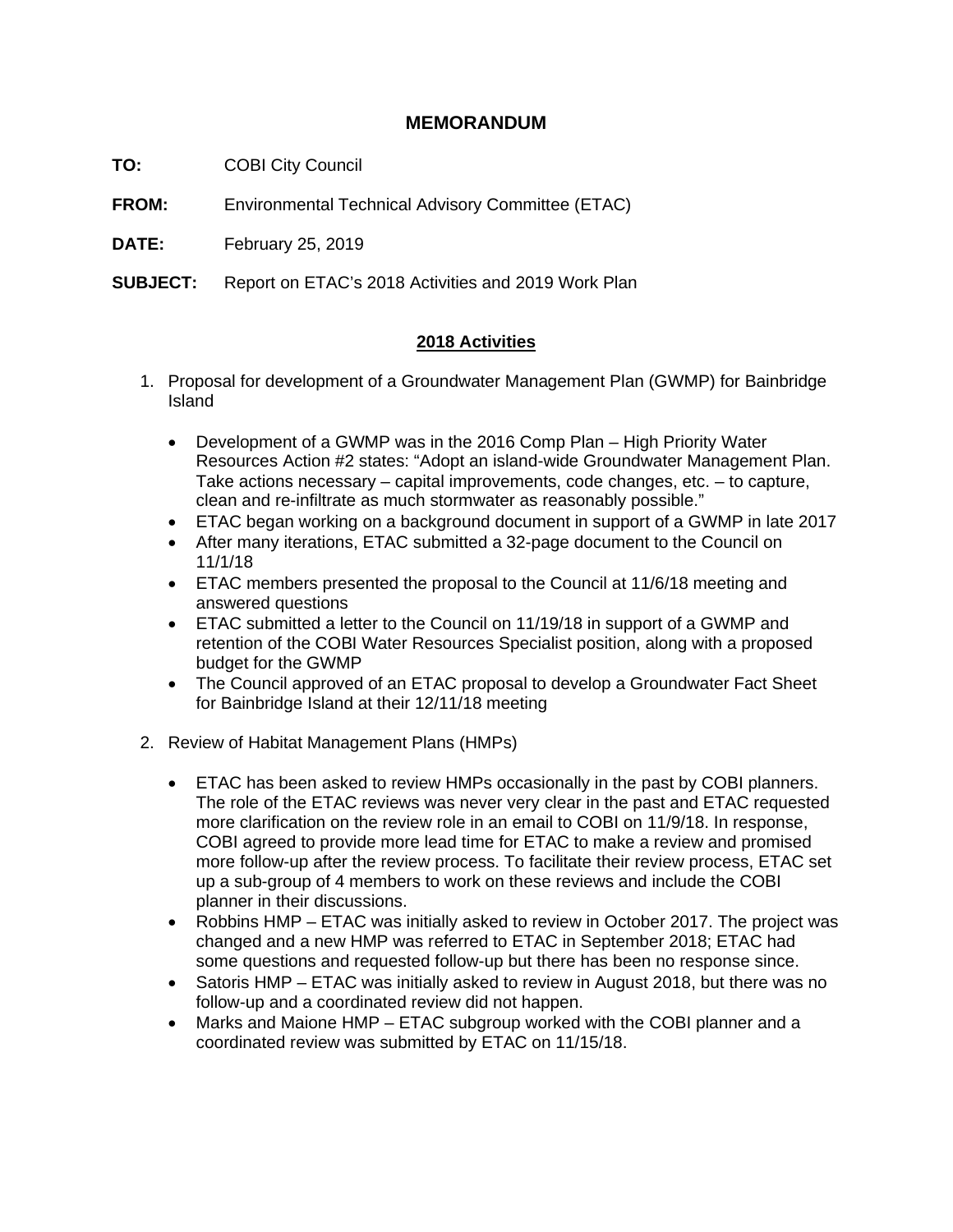## **2019 Work Plan**

- 1. Groundwater Fact Sheet
	- Draft a 1-page (front and back) fact sheet
	- Get the draft reviewed by KPUD and USGS
	- Revise and submit to the Council for approval
	- Post on COBI website and print copies
- 2. COBI staff liaison
	- ETAC needs a replacement for Christy Carr, preferably a staff person with expertise in environmental issues
- 3. GWMP process
	- Help COBI in some way with the two-year hydrogeologist position and contracting out for modeling expertise
	- Coordinate a community kickoff event with COBI communications staff
	- Provide quarterly updates to the Council on the progress of the GWMP
- 4. Review HMPs
	- Coordinate with the new COBI natural resources specialist to provide outside reviews through the ETAC subgroup on HMP reviews
- 5. Review Suzuki plans (if requested by the Council)
	- Provide reviews of Suzuki development plans as requested by the Council, especially as follow-up to past ETAC work on Suzuki environmental issues
- 6. Provide information on stormwater treatment (if requested by the Council)
	- Provide technical information pursuant to the \$100K approved in the budget for a study of methods to remove contaminants from stormwater before it discharges to Puget Sound
- 7. Provide information on tertiary wastewater treatment (if requested by the Council)
	- Provide technical information pursuant to the \$100K approved in the budget for a study of methods to remove contaminants of emerging concern before they are discharged to Puget Sound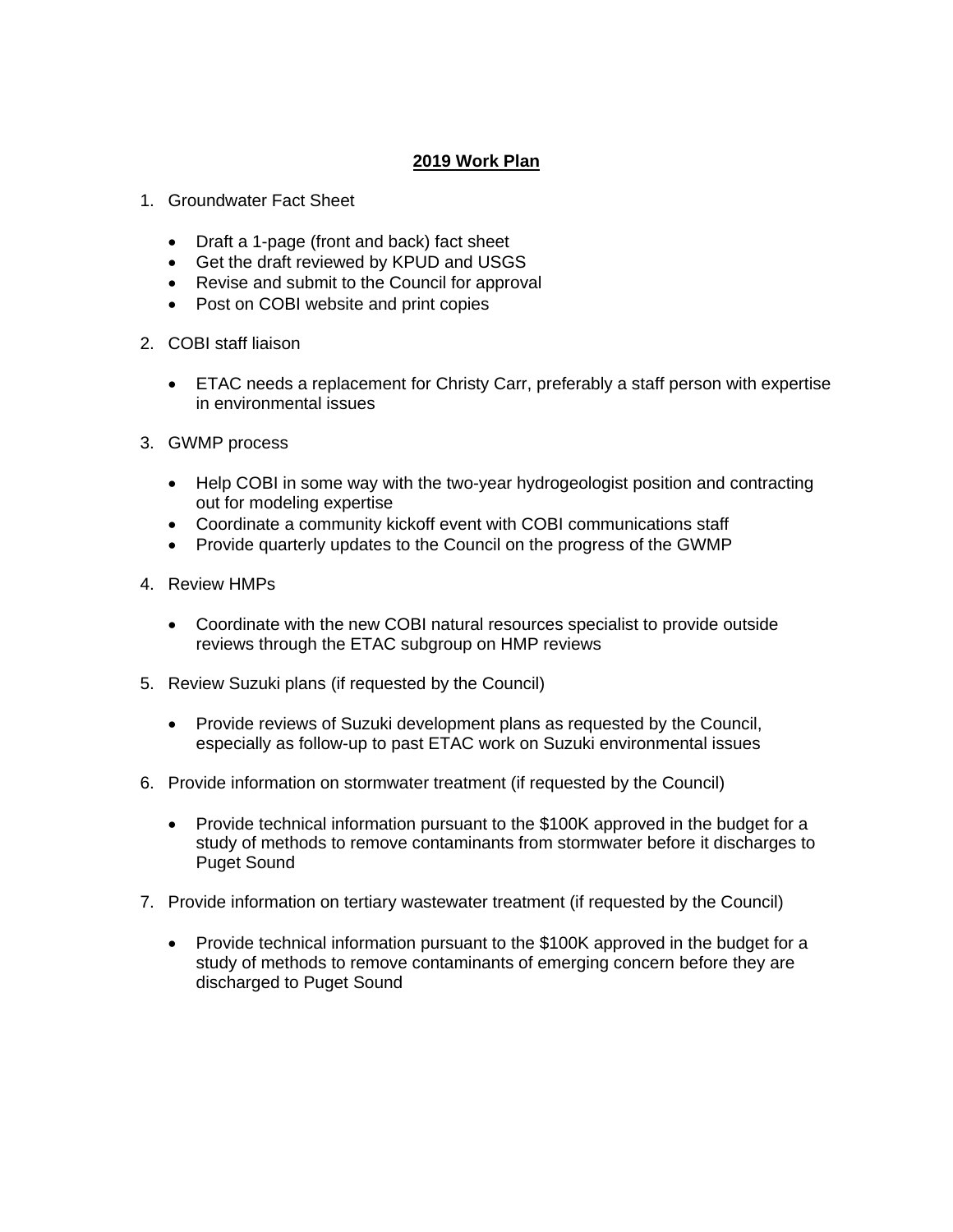# **MEMORANDUM**

- **TO:** COBI City Council
- **FROM:** Environmental Technical Advisory Committee (ETAC)
- **DATE:** January 9, 2020
- **SUBJECT:** Report on ETAC's 2019 Activities and 2020 Work Plan
- **STATUS:** Approved by ETAC at 1/9/20 meeting by 6-0 vote; emailed to Council on 5/21/20 by ETAC Chair; presentation and consideration of workplan by Council postponed by COVID shutdown; item was never discussed or approved by **Council**

#### **2019 Activities**

- 1. Groundwater Fact Sheet
	- Drafted a 1-page (front and back) fact sheet
- 2. GWMP process
	- Reviewed COBI scope of work for the hiring process for the 2-year Hydrogeologist position and submitted comments to COBI
	- Subcommittee of Charlie Kratzer (chair), Melanie Keenan, Casey Schmidt, and Juan Rovalo
- 3. Provide information on tertiary wastewater treatment
	- Attended UAC meeting and provided comments for the tertiary treatment study
- 4. Review HMPs
	- No reviews requested by COBI
	- Subcommittee of Casey Schmidt (chair), Steve Saepoff, Karl Shearer, and Juan Rovalo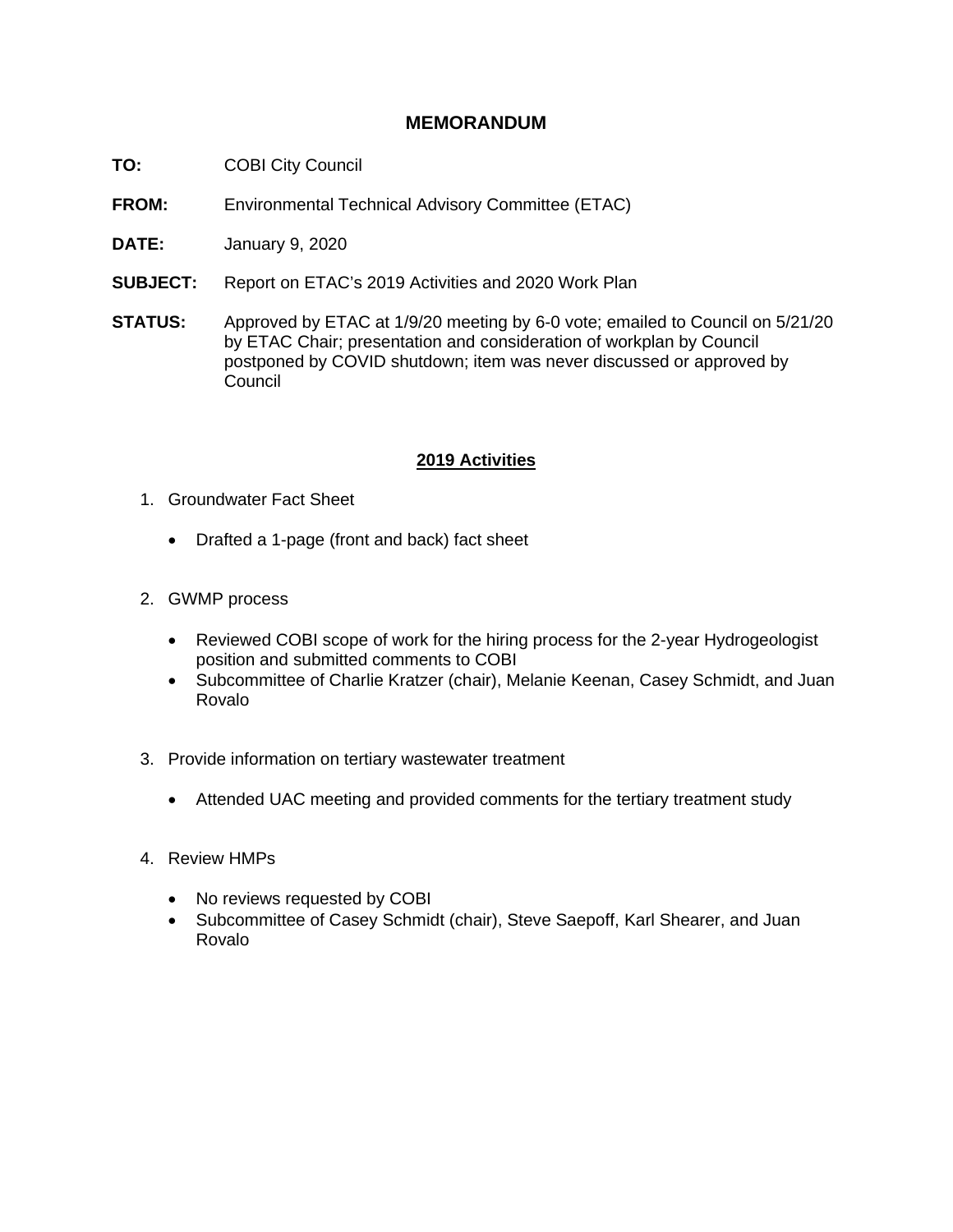## **2020 Work Plan**

- 1. Groundwater Fact Sheet
	- Revise the draft fact sheet and submit to KPUD and USGS for review
	- Revise the fact sheet based on review comments and submit to the Council for approval
	- Post on COBI website and print copies
- 2. COBI staff liaison
	- ETAC still needs a staff liaison from COBI, preferably a staff person with expertise in environmental issues
- 3. GWMP process
	- Coordinate a community kickoff event with COBI communications staff
	- Provide quarterly updates to the Council on the progress of the GWMP
- 4. Review HMPs
	- Coordinate with COBI planning staff person to provide outside reviews through the ETAC subgroup on HMP reviews
- 5. Review Suzuki plans (if requested by the Council)
	- Provide reviews of Suzuki development plans as requested by the Council, especially as follow-up to past ETAC work on Suzuki environmental issues
- 6. Provide information on stormwater treatment (if requested by the Council)
	- Provide technical information pursuant to the \$100K approved in the budget for a study of methods to remove contaminants from stormwater before it discharges to Puget Sound
- 7. Provide information on tertiary wastewater treatment (if requested by the Council)
	- Provide technical information pursuant to the \$100K contract approved in 2019 for a study of methods to remove contaminants of emerging concern before they are discharged to Puget Sound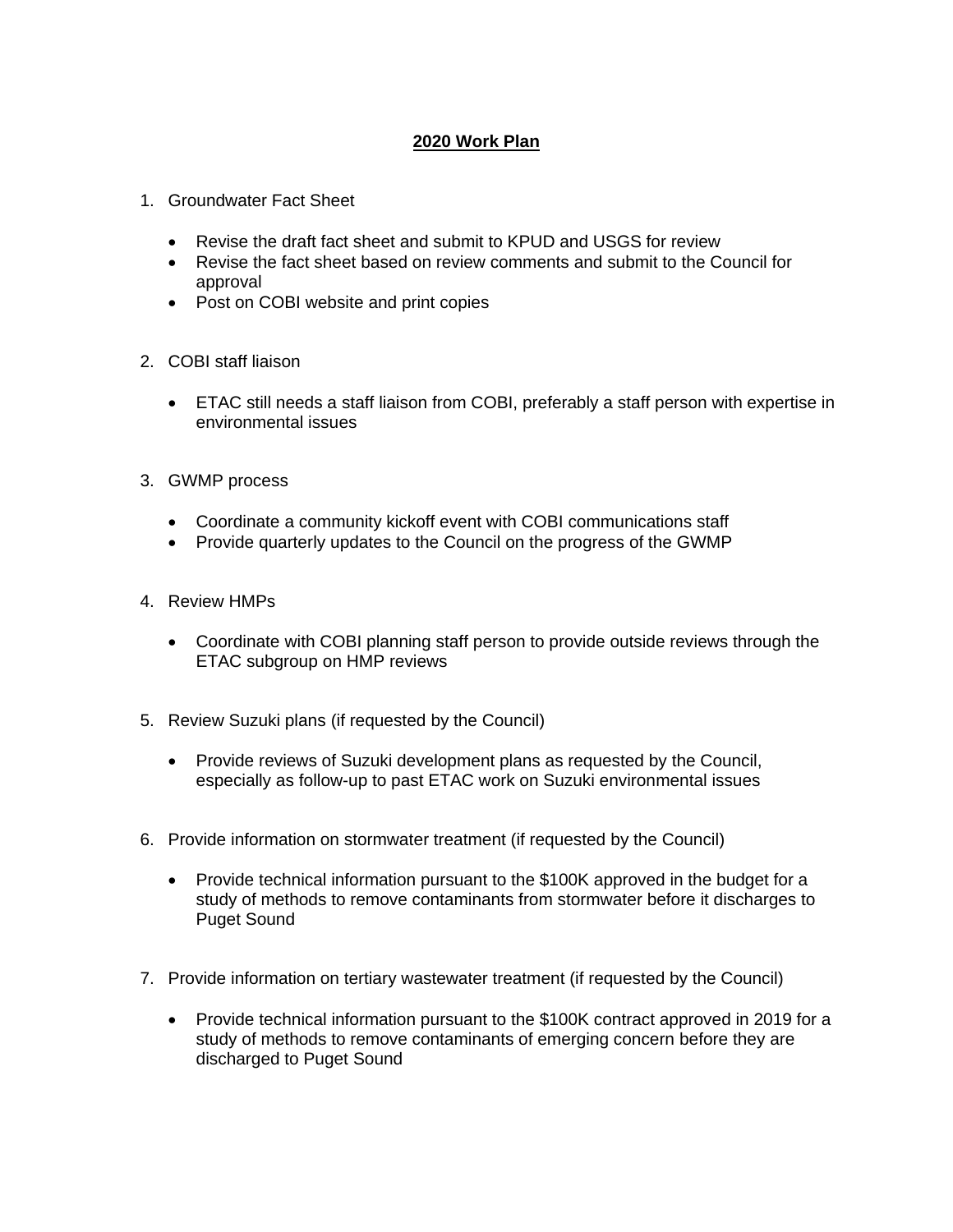# **MEMORANDUM (1st cut draft)**

- **TO:** COBI City Council
- **FROM:** Environmental Technical Advisory Committee (ETAC)
- **DATE:** May 19, 2022
- **SUBJECT:** Report on ETAC's 2020-21 Activities and 2022 Work Plan
- **STATUS:** On agenda for discussion/revision/approval at 5/19/22 ETAC meeting

### **2020-21 Activities**

- 1. Groundwater Fact Sheet
	- On 11/19/20, ETAC approved sending the GW Fact Sheet out to COBI Public Works for peer review by KPUD and USGS; it was transmitted to COBI Public Works on 12/3/20
	- Peer review comments from KPUD (Joel Purdy), USGS (Wendy Welch), and COBI (Christian Berg) were transmitted to ETAC on 1/21/21 (KPUD and USGS) and 2/17/21 (COBI)
	- ETAC subcommittee revised GW Fact Sheet and it was approved by ETAC on 2/18/21 and presented to Council on 4/27/21
	- ETAC subcommittee revised GW Fact Sheet based on additional comments from Council and COBI staff and finalized on 5/21/21; Final GW Fact Sheet was highlighted in the City Manager's Report on 5/28/21 and added to the COBI website in June 2021
- 2. GWMP process
	- On 2/27/20, ETAC approved having our 32-page document in support of the GWMP (finalized on 11/1/18) posted on the COBI website
	- ETAC Chair made presentations about the GWMP process to BI Women's Club (1/16/20), BI Senior Center (10/14/20), and BI Watershed Council (5/20/21)
	- On 9/16/21, ETAC provided feedback to Maureen Whalen (COBI Hydrogeologist) on her proposed 9/21/21 presentation to Council
	- Starting in November 2021, ETAC subcommittee (Charlie, Melanie, and Malcolm) joined UAC (Andy Maron and Ted Jones) and CCAC (Mike Cox and Deb Rudnick) in monthly meetings with Maureen Whalen (group is called the GWMP Working Group)
- 3. Review HMPs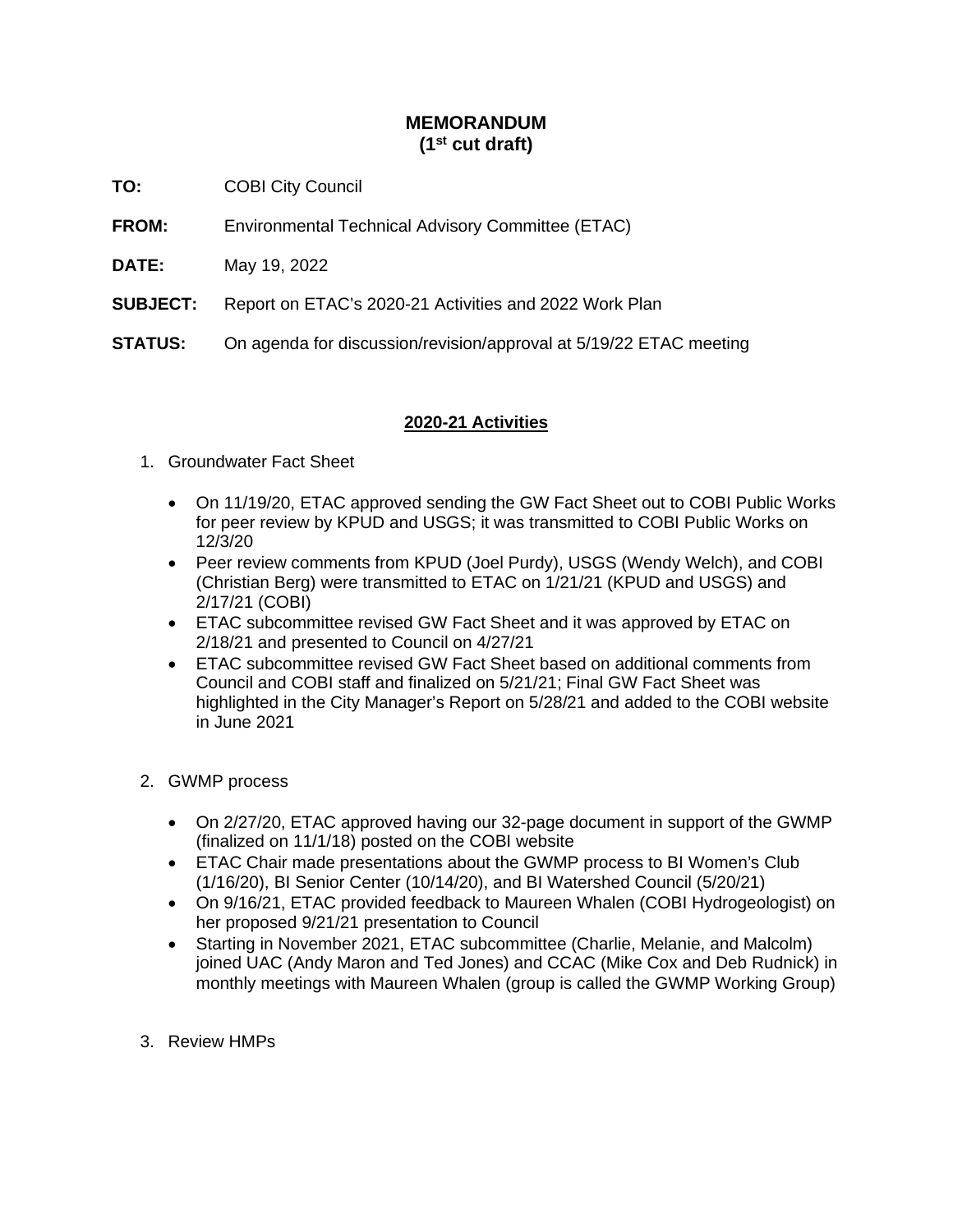- Antibes HMP received from COBI Planning on 12/30/19; ETAC subcommittee review was approved by ETAC on 2/27/20; review comments transmitted to COBI Planning on 3/10/20
- True Brown HMP received from COBI Planning on 10/27/20; ETAC subcommittee review was approved by ETAC on 12/30/20; review comments transmitted to COBI Planning on 12/30/20
- Hoveida HMP received from COBI Planning on 1/7/21; ETAC subcommittee review was approved by ETAC on 3/18/21; review comments transmitted to COBI Planning on 3/18/21
- 4. Review Water Resource Inventory Area (WRIA) 15 draft report
	- An ETAC subcommittee participated in discussions with COBI staff and a UAC subcommittee about a 450-page draft report on WRIA15 (Kitsap County) water resources, especially about potential projects for offsetting future impacts from additional permit-exempt wells on BI
	- On 3/3/21, ETAC had a joint meeting with UAC about the draft WRIA15 report. As a result of the meeting, COBI staff requested clarification from the WRIA15 committee on the methodology used to project future permit-exempt wells on BI. Ultimately, the WRIA15 committee was unable to achieve unanimous support of the draft and the process reverted back to Ecology for completion.
- 5. ETAC recommendations for American Rescue Plan Act (ARPA) funding
	- In a 9/3/21 email from the City Manager, COBI requested input on how COBI should spend \$7M in ARPA funds. At 9/16/21 meeting, ETAC provided their recommendations for ARPA funding to the City Manager with the following top priorities: (1) culvert projects, (2) water system climate resiliency upgrades, including groundwater monitoring, (3) wastewater beneficial reuse, (4) wastewater treatment plant near-term capacity upgrades, and (5) stormwater projects.